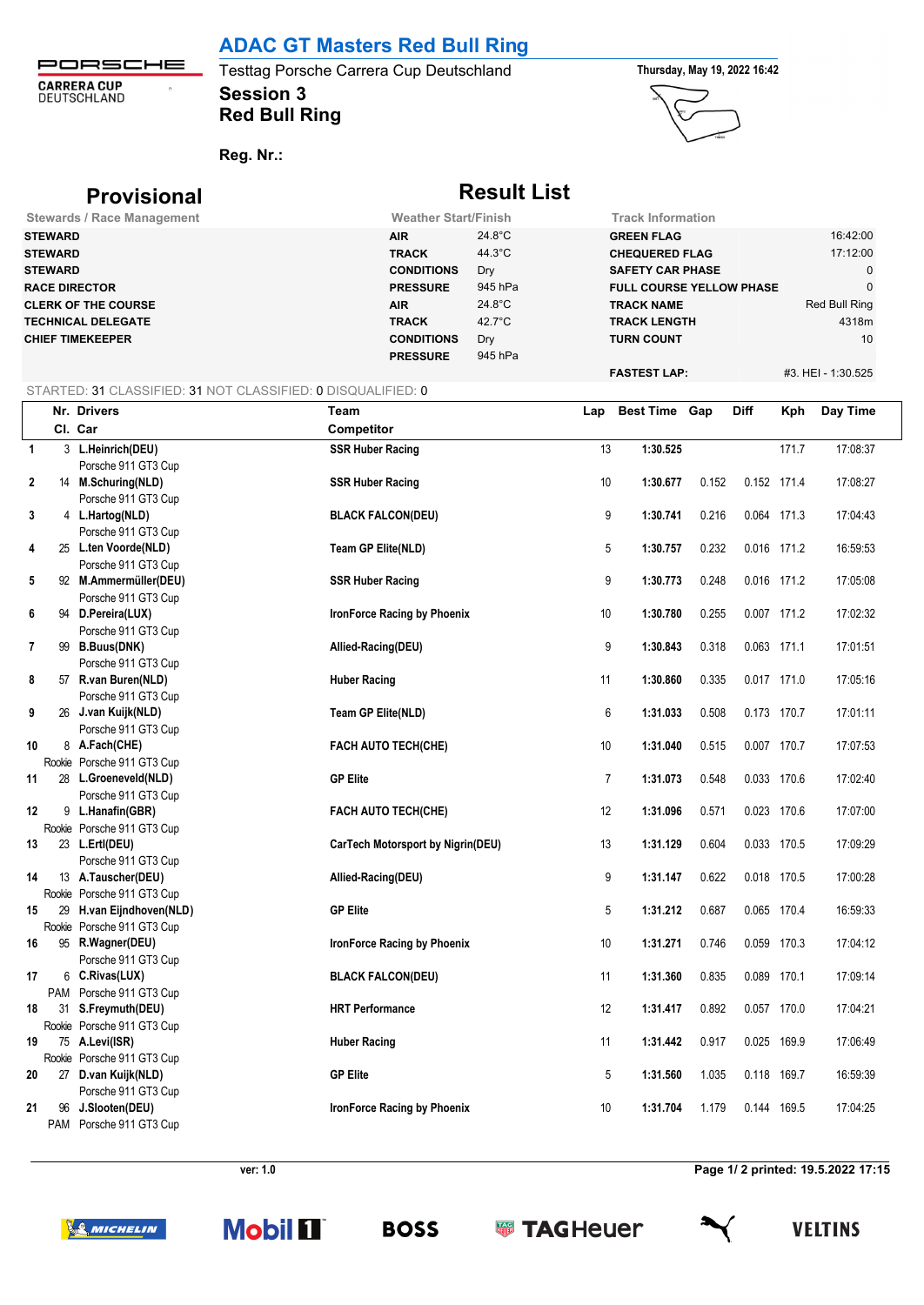**ADAC GT Masters Red Bull Ring**

PORSCHE **CARRERA CUP**<br>DEUTSCHLAND  $\eta$ 

**Session 3** Testtag Porsche Carrera Cup Deutschland **Thursday, May 19, 2022 16:42 Red Bull Ring**



**Reg. Nr.:** 

# **Provisional Result List**

|    |               | Nr. Drivers                | Team                              |    | Lap Best Time Gap |       | <b>Diff</b> | Kph   | Day Time |
|----|---------------|----------------------------|-----------------------------------|----|-------------------|-------|-------------|-------|----------|
|    |               | Cl. Car                    | <b>Competitor</b>                 |    |                   |       |             |       |          |
| 22 |               | 98 J.Seyffert(DEU)         | HP Racing International(DEU)      | 10 | 1:31.753          | 1.228 | 0.049       | 169.4 | 17:03:13 |
|    |               | Rookie Porsche 911 GT3 Cup |                                   |    |                   |       |             |       |          |
| 23 | 84            | A.Alshehab(KUW)            | CarTech Motorsport by Nigrin(DEU) | 11 | 1:31.862          | 1.337 | 0.109       | 169.2 | 17:05:12 |
|    |               | PAM Porsche 911 GT3 Cup    |                                   |    |                   |       |             |       |          |
| 24 |               | 2 G.Donchev(BGR)           | <b>Huber Racing</b>               | 15 | 1:31.957          | 1.432 | 0.095       | 169.0 | 17:09:14 |
|    |               | PAM Porsche 911 GT3 Cup    |                                   |    |                   |       |             |       |          |
| 25 | 40            | J.Honkavuori(FIN)          | <b>ID Racing(DEU)</b>             | 14 | 1:32.050          | 1.525 | 0.093       | 168.8 | 17:12:54 |
|    |               | Porsche 911 GT3 Cup        |                                   |    |                   |       |             |       |          |
| 26 |               | 20 H.Proczyk(AUT)          | HP Racing International(DEU)      | 13 | 1:32.141          | 1.616 | 0.091       | 168.7 | 17:05:20 |
|    |               | Porsche 911 GT3 Cup        |                                   |    |                   |       |             |       |          |
| 27 |               | 5 S.Spreng(DEU)            | <b>BLACK FALCON(DEU)</b>          | 11 | 1:32.214          | 1.689 | 0.073       | 168.5 | 17:05:54 |
|    |               | PAM Porsche 911 GT3 Cup    |                                   |    |                   |       |             |       |          |
| 28 | 15            | P.Sager(AUT)               | <b>HRT Performance</b>            | 10 | 1:32.322          | 1.797 | 0.108       | 168.3 | 17:06:14 |
|    |               | PAM Porsche 911 GT3 Cup    |                                   |    |                   |       |             |       |          |
| 29 |               | 44 J.Greif(DEU)            | <b>ID Racing(DEU)</b>             | 14 | 1:32.657          | 2.132 | 0.335 167.7 |       | 17:08:09 |
|    |               | Rookie Porsche 911 GT3 Cup |                                   |    |                   |       |             |       |          |
| 30 |               | 7 C.Langer(DEU)            | <b>FACH AUTO TECH(CHE)</b>        | 11 | 1:33.305          | 2.780 | 0.648       | 166.6 | 17:00:08 |
|    |               | PAM Porsche 911 GT3 Cup    |                                   |    |                   |       |             |       |          |
| 31 | 65            | K.Pfister(DEU)             | <b>HRT</b> Performance            | 18 | 1:34.170          | 3.645 | 0.865       | 165.0 | 17:12:01 |
|    |               | PAM Porsche 911 GT3 Cup    |                                   |    |                   |       |             |       |          |
|    | Did not start |                            |                                   |    |                   |       |             |       |          |
|    |               | 24 M. van Splunteren (NLD) | Team GP Elite(NLD)                |    |                   |       |             |       |          |
|    |               | Porsche 911 GT3 Cup        |                                   |    |                   |       |             |       |          |

**Following race director decision cancellation of the relevant lap times for cars no. 4, 5, 6, 8, 15, 23, 25, 84, 92, 94 & 98 - track limits**

**Subject to final scrutineering!**

**BOSS** 

| Publication time: | Clerk of the Course: | Timekeeper:                        |
|-------------------|----------------------|------------------------------------|
| ver: 1.0          |                      | Page 2/ 2 printed: 19.5.2022 17:15 |

**Solution TAGHeuer** 

**Mobil II** 

**VELTINS** 

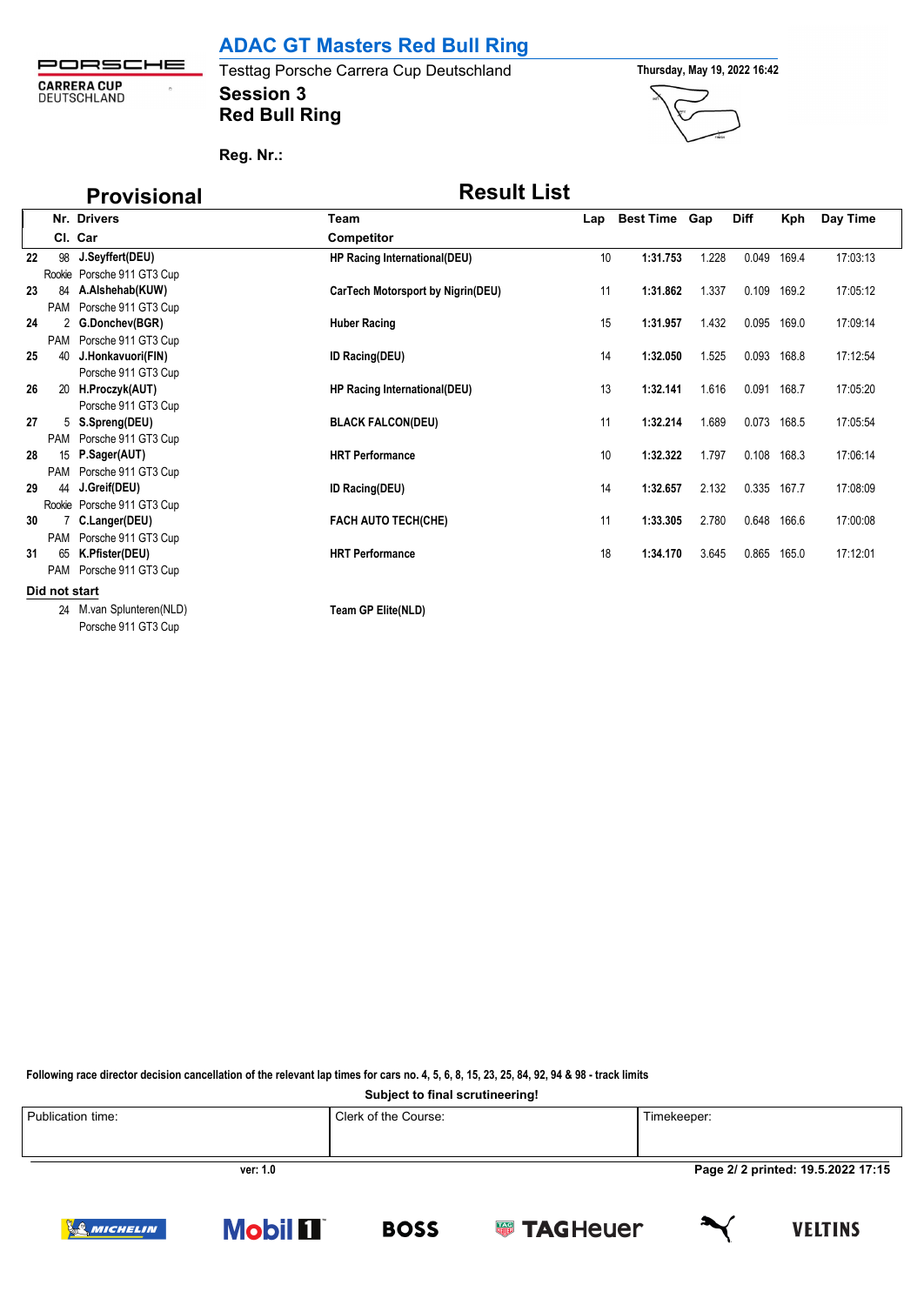## **ADAC GT Masters Red Bull Ring**

PORSCHE Testtag Porsche Carrera Cup Deutschland **Thursday, May 19, 2022 16:42**  $\ddot{\phantom{a}}$ **Session 3**

**Red Bull Ring**





**Reg. Nr.:** 

**CARRERA CUP**<br>DEUTSCHLAND

## **Provisional Class Result List Stewards / Race Management Weather Start/Finish Track Information STEWARD AIR** 24.8°C **GREEN FLAG** 16:42:00 **STEWARD TRACK** 44.3°C **CHEQUERED FLAG** 17:12:00 **STEWARD CONDITIONS** Dry **SAFETY CAR PHASE** 0 **RACE DIRECTOR PRESSURE** 945 hPa **FULL COURSE YELLOW PHASE** 0 **CLERK OF THE COURSE AIR** 24.8°C **TRACK NAME** Red Bull Ring **TECHNICAL DELEGATE TRACK** 42.7°C **TRACK LENGTH** 4318m **CHIEF TIMEKEEPER CONDITIONS** Dry **TURN COUNT** 10 **PRESSURE** 945 hPa **FASTEST LAP:** #3. HEI - 1:30.525 STARTED: 31 CLASSIFIED: 31 NOT CLASSIFIED: 0 DISQUALIFIED: 0 **Car Competitor CLASS: ProAM Started: 8 Classified: 8 Not Classified: 0 1** 6 **C.Rivas(LUX) BLACK FALCON(DEU)** 11 **1:31.360** 170.1 17:09:14 Porsche 911 GT3 Cup **2** 96 **J.Slooten(DEU) IronForce Racing by Phoenix** 10 **1:31.704** 0.344 0.344 169.5 17:04:25 Porsche 911 GT3 Cup **3** 84 **A.Alshehab(KUW) CarTech Motorsport by Nigrin(DEU)** 11 **1:31.862** 0.502 0.158 169.2 17:05:12

|              |             | Nr. Drivers                            | Team                              | Lap | <b>Best Time Gap</b> |       | <b>Diff</b> | Kph         | Day Time |  |
|--------------|-------------|----------------------------------------|-----------------------------------|-----|----------------------|-------|-------------|-------------|----------|--|
|              |             | Car                                    | Competitor                        |     |                      |       |             |             |          |  |
|              |             | <b>CLASS: ProAM</b>                    |                                   |     |                      |       |             |             |          |  |
|              | Started: 8  | <b>Classified: 8</b>                   | Not Classified: 0                 |     |                      |       |             |             |          |  |
| 1            | 6           | C.Rivas(LUX)                           | <b>BLACK FALCON(DEU)</b>          | 11  | 1:31.360             |       |             | 170.1       | 17:09:14 |  |
|              |             | Porsche 911 GT3 Cup                    |                                   |     |                      |       |             |             |          |  |
|              | 2 96        | J.Slooten(DEU)                         | IronForce Racing by Phoenix       | 10  | 1:31.704             | 0.344 | 0.344 169.5 |             | 17:04:25 |  |
|              |             | Porsche 911 GT3 Cup                    |                                   |     |                      |       |             |             |          |  |
|              |             | 3 84 A.Alshehab(KUW)                   | CarTech Motorsport by Nigrin(DEU) | 11  | 1:31.862             | 0.502 | 0.158       | 169.2       | 17:05:12 |  |
|              |             | Porsche 911 GT3 Cup                    |                                   |     |                      |       |             |             |          |  |
| 4            |             | 2 G.Donchev(BGR)                       | <b>Huber Racing</b>               | 15  | 1:31.957             | 0.597 | 0.095 169.0 |             | 17:09:14 |  |
|              |             | Porsche 911 GT3 Cup                    |                                   |     |                      |       |             |             |          |  |
| 5            |             | 5 S.Spreng(DEU)                        | <b>BLACK FALCON(DEU)</b>          | 11  | 1:32.214             | 0.854 | 0.257 168.5 |             | 17:05:54 |  |
|              |             | Porsche 911 GT3 Cup                    |                                   |     |                      |       |             |             |          |  |
| 6            | 15          | P.Sager(AUT)                           | <b>HRT Performance</b>            | 10  | 1:32.322             | 0.962 | 0.108 168.3 |             | 17:06:14 |  |
|              |             | Porsche 911 GT3 Cup                    |                                   |     |                      |       |             |             |          |  |
| 7            | $7^{\circ}$ | C.Langer(DEU)                          | <b>FACH AUTO TECH(CHE)</b>        | 11  | 1:33.305             | 1.945 | 0.983       | 166.6       | 17:00:08 |  |
|              |             | Porsche 911 GT3 Cup                    |                                   |     |                      |       |             |             |          |  |
| 8            | 65          | K.Pfister(DEU)                         | <b>HRT Performance</b>            | 18  | 1:34.170             | 2.810 | 0.865       | 165.0       | 17:12:01 |  |
|              |             | Porsche 911 GT3 Cup                    |                                   |     |                      |       |             |             |          |  |
|              |             | <b>CLASS: Rookie</b>                   |                                   |     |                      |       |             |             |          |  |
|              | Started: 8  | <b>Classified: 8</b>                   | Not Classified: 0                 |     |                      |       |             |             |          |  |
| 1            |             | 8 A.Fach(CHE)                          | <b>FACH AUTO TECH(CHE)</b>        | 10  | 1:31.040             |       |             | 170.7       | 17:07:53 |  |
|              |             | Porsche 911 GT3 Cup                    |                                   |     |                      |       |             |             |          |  |
| $\mathbf{2}$ | 9           | L.Hanafin(GBR)                         | <b>FACH AUTO TECH(CHE)</b>        | 12  | 1:31.096             | 0.056 |             | 0.056 170.6 | 17:07:00 |  |
|              |             | Porsche 911 GT3 Cup                    |                                   |     |                      |       |             |             |          |  |
| $3^{\circ}$  | 13          | A.Tauscher(DEU)                        | Allied-Racing(DEU)                | 9   | 1:31.147             | 0.107 | 0.051 170.5 |             | 17:00:28 |  |
|              |             | Porsche 911 GT3 Cup                    |                                   |     |                      |       |             |             |          |  |
|              | 4 29        | H.van Eijndhoven(NLD)                  | <b>GP Elite</b>                   | 5   | 1:31.212             | 0.172 | 0.065 170.4 |             | 16:59:33 |  |
|              | 5 31        | Porsche 911 GT3 Cup                    | <b>HRT Performance</b>            | 12  | 1:31.417             | 0.377 | 0.205 170.0 |             | 17:04:21 |  |
|              |             | S.Freymuth(DEU)<br>Porsche 911 GT3 Cup |                                   |     |                      |       |             |             |          |  |
| 6            | 75          | A.Levi(ISR)                            | <b>Huber Racing</b>               | 11  | 1:31.442             | 0.402 | 0.025       | 169.9       | 17:06:49 |  |
|              |             | Porsche 911 GT3 Cup                    |                                   |     |                      |       |             |             |          |  |
|              | 7 98        | J.Seyffert(DEU)                        | HP Racing International(DEU)      | 10  | 1:31.753             | 0.713 | 0.311 169.4 |             | 17:03:13 |  |
|              |             | Porsche 911 GT3 Cup                    |                                   |     |                      |       |             |             |          |  |
| 8            | 44          | J.Greif(DEU)                           | ID Racing(DEU)                    | 14  | 1:32.657             | 1.617 | 0.904 167.7 |             | 17:08:09 |  |
|              |             | Porsche 911 GT3 Cup                    |                                   |     |                      |       |             |             |          |  |

**Following race director decision cancellation of the relevant lap times for cars no. 4, 5, 6, 8, 15, 23, 25, 84, 92, 94 & 98 - track limits**

**Subject to final scrutineering!**

| Publication time: | Clerk of the Course: | Timekeeper:                       |
|-------------------|----------------------|-----------------------------------|
| ver: 1.0          |                      | Page 1/1 printed: 19.5.2022 17:15 |







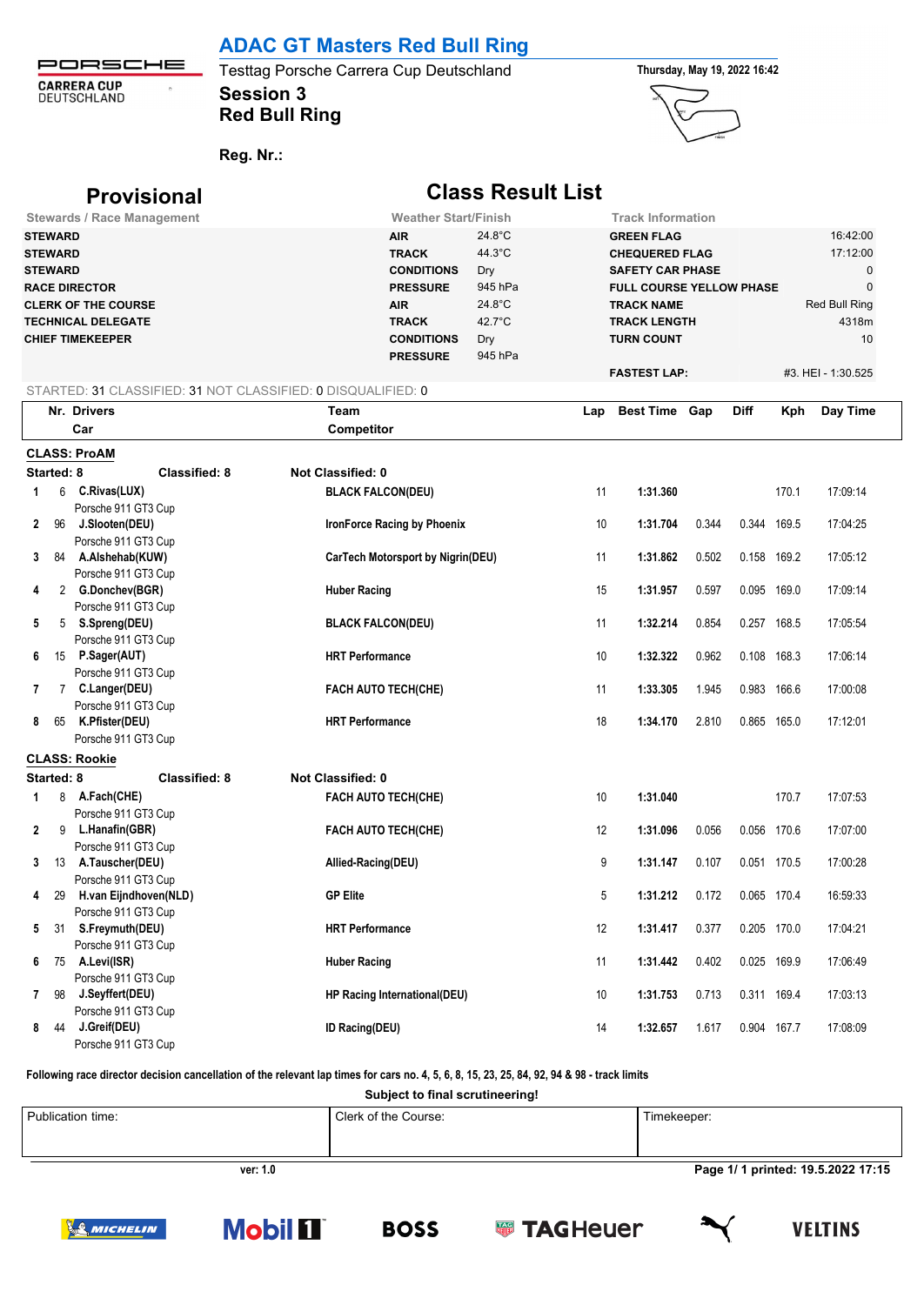

**Weather condition: Dry**

## **Testtag Porsche Carrera Cup Deutschland** RSCHE

**Sector List Session 3**

**DEUTSCHLAND** 

þ,

**Provisional**

**Reg. Nr.:** 

**Thursday, May 19, 2022 16:42:00**

| Lap Id |     | Time     | SE <sub>1</sub>  | SP <sub>1</sub> | SE <sub>2</sub> | SP <sub>2</sub> | SE <sub>3</sub> | SP <sub>3</sub> | <b>TSP</b> | Lap | ld       | Time     | SE <sub>1</sub> | SP <sub>1</sub> | SE <sub>2</sub> | SP <sub>2</sub> | SE <sub>3</sub>                | SP <sub>3</sub> | <b>TSP</b> |
|--------|-----|----------|------------------|-----------------|-----------------|-----------------|-----------------|-----------------|------------|-----|----------|----------|-----------------|-----------------|-----------------|-----------------|--------------------------------|-----------------|------------|
|        |     |          | Donchev, BGR(#1) |                 |                 |                 |                 |                 |            |     |          |          |                 |                 |                 |                 | theoretical besttime: 1:31.884 |                 |            |
|        |     | 2:00.689 | 47.759           | 180             | 43.594          | 150             | 29.336 201      |                 |            | 10  | - 0      | 1:32.300 | 22.980          | 238             | 41.025          | 161             | 28.295 204                     |                 |            |
|        | 20  | 1:36.113 | 23.676           | -231            | 42.710          | 137             | 29.727          | 203             |            | 11  |          | 1:32.338 | 23.172          | -237            | 40.921          | 156             | 28.245 205                     |                 |            |
|        | 30  | 1:33.743 | 23.516           | -237            | 41.427          | 154             | 28.800 203      |                 |            | 12  | $\Omega$ | 1:32.612 | 23.063          | 239             | 41.272          | 158             | 28.277 204                     |                 |            |
|        |     | 1:33.682 | 23.512           | -237            | 41.542          | 153             | 28.628          | 203             |            | 13  | - 0      | 1:32.275 | 23.075          | 238             | 40.975          | 161             | 28.225 204                     |                 |            |
|        | 50  | 1:33.722 | 23.199           | 238             | 41.509          | 151             | 29.014          | 202             |            | 14  | - 0      | 1:32.542 | 23.174          | -237            | 40.812          | 159             | 28.556 204                     |                 |            |
| 6.     | - 0 | 1:40.388 | 23.669           | -237            | 41.343          | 154             | 35.376          | 58              |            | 15  | 0        | 1:31.957 | 23.053          | 238             | 40.787          | 156             | 28.117 204                     |                 |            |
|        | 70  | 4:56.353 | 3:42.495         | 163             | 44.525          | 150             | 29.333          | 203             |            | 16. | $\Omega$ | 1:35.330 | 23.058          | 238             | 40.817          | 154             | 31.455                         | 161             |            |
| 8.     | - 0 | 1:32.603 | 23.176           | -237            | 41.165          | 156             | 28.262          | 203             |            | 17  |          | 1:46.339 | 26.854          | 167             | 43.902          | 150             | 35.583                         | -57             |            |
|        | -0  | :32.238  | 23.120           | -239            | 40.831          | 157             | 28.287 205      |                 |            |     |          |          |                 |                 |                 |                 |                                |                 |            |
|        |     |          |                  |                 |                 |                 |                 |                 |            |     |          |          |                 |                 |                 |                 |                                |                 |            |

|     |          | Heinrich, DEU(#1) |      |        |     |            |     |             |          |            |       |        |      | theoretical besttime: 1:30.375 |     |  |
|-----|----------|-------------------|------|--------|-----|------------|-----|-------------|----------|------------|-------|--------|------|--------------------------------|-----|--|
|     | 3:07.620 | 1:54.161          | 197  | 44 449 | 150 | 29.010 200 |     | 8 O         | 1:38740  | 22.948 239 |       | 40.483 | 165  | 35.309                         | 58  |  |
| 20  | 1:37.046 | 24 313            | 184  | 42.039 | 163 | 30.694     | 207 | 9 O         | 6:29.691 | 5.17761    | - 197 | 43.030 | -151 | 28.900 200                     |     |  |
| 3 O | 1:31,420 | 22.969            | 238  | 40.424 | 165 | 28.027     | 203 | 10 O        | 1:35.069 | 23.627 226 |       | 42 445 | 153  | 28.997                         | 206 |  |
| 40  | 1:31.266 | 22.969            | 240  | 40.342 | 166 | 27 955 206 |     | 11 O        | 1:30.570 | 22.818 239 |       | 40.091 | 167  | 27.661 206                     |     |  |
| 50  | 1:31.419 | 22.953            | -240 | 40.456 | 166 | 28.010 204 |     | 12 O        | 1:30.537 | 22.755 239 |       | 40.062 | 169  | 27 720 205                     |     |  |
| 60  | 1:31.394 | 23 033            | 238  | 40 374 | 163 | 27 987     | 205 | 13 $\theta$ | 1:30.525 | 22 801     | - 238 | 39.959 | 168  | 27 765 205                     |     |  |
|     | 1:31.580 | 22.916            | 238  | 40.632 | 164 | 28 032     | 205 | 14 O        | 1:40.032 | 22.923 239 |       | 42.628 | 166  | 34.481                         | 58  |  |

|     |          | Hartog, NLD(#1) |     |        |     |            |     |                 |    |          |            |      |        |     | theoretical besttime: 1:30.570 |     |
|-----|----------|-----------------|-----|--------|-----|------------|-----|-----------------|----|----------|------------|------|--------|-----|--------------------------------|-----|
|     | 2.10,204 | 45 846          | 195 | 43.512 | 155 | 40.846     | 44  |                 | 80 | 1:40.928 | 28.395     | -173 | 42 774 | 150 | 29.759 206                     |     |
| 2 O | 2:13.157 | 1:02.720        | 230 | 41.486 | 150 | 28.951     | 204 | 9               | 0  | 1:30.741 | 22.856 238 |      | 40 227 | 161 | 27.658 203                     |     |
| 3 O | 1:32.205 | 23.190          | 238 | 40.840 | 157 | 28.175 201 |     | 10 O            |    | 1:32.876 | 22.800 240 |      | 40.160 | 160 | 29.916 205                     |     |
| 40  | 1:31.741 | 22.988          | 239 | 40.785 | 156 | 27.968 205 |     | 11 O            |    | 1:32724  | 22.775 240 |      | 40 273 | 163 | 29.676 207                     |     |
| 50  | 1:32.036 | 23.011          | 238 | 40.670 | 163 | 28.355     | 199 | 12 <sub>0</sub> |    | 1:30.825 | 22.752 240 |      | 40 207 | 161 | 27.866 206                     |     |
| 60  | 1:37.227 | 23.083          | 239 | 40.766 | 157 | 33.378     | 58  | $43 \theta$     |    | 1:30.765 | 22.645 241 |      | 40.259 | 457 | 27.861                         | 207 |
|     | 8:54.295 | 7:25.259        | 139 | 52.929 | 149 | 36.107     | 161 | 13 0            |    | 1:33.230 | 23.041     | 238  | 41.469 | 156 | 28.720 206                     |     |

|                        | Spreng, DEU(#1) |            |      |        |     |            |       |                 |     |          |            |      |        |     | theoretical besttime: 1:32.100 |      |  |
|------------------------|-----------------|------------|------|--------|-----|------------|-------|-----------------|-----|----------|------------|------|--------|-----|--------------------------------|------|--|
|                        | 2:11.165        | 55.401     | 188  | 45.168 | 150 | 30.596     | 196   |                 | 8 0 | 4:40.393 | 23.274     | -239 | 41.603 | 459 | 35.516                         | 57   |  |
| 20                     | 1:35.758        | 24.319 229 |      | 42.248 | 156 | 29.191     | - 202 |                 | 8 O | 4.29.359 | 3:19.154   | -234 | 41.311 | 162 | 28.894                         | 202  |  |
| 3 O                    | 1:33.265        | 23.373 237 |      | 41.286 | 160 | 28.606 202 |       |                 | 9 O | 1:32.784 | 23.375 238 |      | 40.926 | 165 | 28.483 204                     |      |  |
| 4 0                    | 1:32.512        | 23.344 238 |      | 40.755 | 161 | 28.413 204 |       | 10 0            |     | 1:33.442 | 23.126 238 |      | 40.931 | 167 | 29.385 205                     |      |  |
| $\theta$<br>$\ddot{ }$ | 1.33.405        | 23.328 238 |      | 40.927 | 463 | 29.150     | 489   | 11              | - 0 | 1:32.214 | 23.137     | -240 | 40.811 | 163 | 28.266 206                     |      |  |
| 50                     | 1:33.888        | 23.708     | -238 | 41.199 | 165 | 28.981     | 202   | 12 <sub>0</sub> |     | 1:44.838 | 23.079     | 239  | 53.369 | 156 | 28.390                         | -204 |  |
| $\Omega$<br>6          | 1:33.046        | 23.370     | -238 | 40.951 | 164 | 28.725 200 |       | 13 $\Omega$     |     | 1:40.233 | 23.148 238 |      | 41 186 | 154 | 35.899                         | 58   |  |
| - 0                    | 1:32.563        | 23.271     | -238 | 40.830 | 161 | 28.462 205 |       |                 |     |          |            |      |        |     |                                |      |  |

| 192                                                                              |                                                                                                            | 153                                                                |                          |        |                                                               | 8:26.091                                                      | 7:13.582             | 141 | 43.636                                                                           | 149 |                                                        |                                                                                                      |
|----------------------------------------------------------------------------------|------------------------------------------------------------------------------------------------------------|--------------------------------------------------------------------|--------------------------|--------|---------------------------------------------------------------|---------------------------------------------------------------|----------------------|-----|----------------------------------------------------------------------------------|-----|--------------------------------------------------------|------------------------------------------------------------------------------------------------------|
|                                                                                  |                                                                                                            | 160                                                                |                          |        |                                                               | 1:36.017                                                      |                      |     |                                                                                  | 142 |                                                        |                                                                                                      |
| -237                                                                             |                                                                                                            |                                                                    |                          |        |                                                               | 1:31.693                                                      |                      |     |                                                                                  | 164 | 28.021                                                 | 206                                                                                                  |
|                                                                                  |                                                                                                            | 164                                                                |                          |        |                                                               |                                                               |                      |     |                                                                                  |     | 28.021                                                 | - 206                                                                                                |
|                                                                                  |                                                                                                            |                                                                    |                          |        |                                                               |                                                               |                      |     |                                                                                  | 159 |                                                        |                                                                                                      |
|                                                                                  |                                                                                                            |                                                                    | 28.671                   | 204    |                                                               | 1:32.266                                                      |                      |     |                                                                                  |     |                                                        |                                                                                                      |
|                                                                                  |                                                                                                            | 160                                                                | 33.591                   | 58     |                                                               | 1:33.140                                                      |                      |     | 40.562                                                                           | 167 |                                                        |                                                                                                      |
| 3:12.945<br>1:35.026<br>1:33.043<br>1:32.641<br>1:33.164<br>4:32.815<br>1:37.956 | Rivas, LUX(#1)<br>1:58.030<br>24.142 227<br>23 297<br>23.133 238<br>23.132 238<br>23.363 238<br>23.465 237 | 44.265<br>41.923<br>41.246<br>41.034<br>41.020<br>40.781<br>40.900 | 160<br>165<br><b>461</b> | 28.961 | 30.650 200<br>- 202<br>28.500 204<br>28.474 204<br>29.012 202 | 8 O<br>9 O<br>10 O<br>11 O<br>12 <sub>0</sub><br>$13 \quad 0$ | 1:31.671<br>1:31.360 |     | 23.185 236<br>23.029 237<br>23.110 237<br>22.882 239<br>23.423 237<br>23.079 238 |     | 43.043<br>40.643<br>40.540 165<br>40.459<br>40.404 163 | theoretical besttime: 1:31.305<br>28.873 201<br>29.789 205<br>28.019 206<br>28.439 204<br>29.499 205 |

|    |     |     |          | Langer, DEU(#1) |      |            |     |            |       |                 |              |          |            |     |            |     | theoretical besttime: 1:33.025 |       |
|----|-----|-----|----------|-----------------|------|------------|-----|------------|-------|-----------------|--------------|----------|------------|-----|------------|-----|--------------------------------|-------|
|    | 1 0 |     | 2.25647  | 1:03.190        | 144  | 50.775 132 |     | 31.682     | 198   | 11              | $\mathbf{0}$ | 1:33.305 | 23.310 238 |     | 41.287     | 156 | 28.708                         | -202  |
|    | 20  |     | 1:36.644 | 24.463 217      |      | 42.522     | 153 | 29.659     | 202   | 12 <sup>7</sup> | - 0          | 1:33.341 | 23.410 237 |     | 41.197     | 157 | 28.734                         | -203  |
|    | 3 0 |     | 1:34.414 | 23.736 234      |      | 41.516 153 |     | 29.162     | - 201 |                 | 13 0         | 1:34.103 | 24.056 235 |     | 41.452 157 |     | 28.595 203                     |       |
|    | 4 0 |     | 1:34.619 | 23.546 232      |      | 42.217 151 |     | 28.856 202 |       | 14              | $\Omega$     | 1:57.923 | 23.378 236 |     | 41.120 158 |     | 53.425 175                     |       |
|    | 5 0 |     | 1:33.473 | 23.388 237      |      | 41.247     | 150 | 28.838 202 |       |                 | 15 0         | 1:38.461 | 25.367     | 144 | 44.125 159 |     | 28.969                         | - 201 |
|    | 60  |     | 1:33.394 | 23.372 237      |      | 41.249     | 157 | 28.773 202 |       | 16              | $\Omega$     | 1:33.486 | 23.435 235 |     | 41.248 159 |     | 28.803 203                     |       |
|    | 70  |     | 1:33.932 | 23.508 236      |      | 41.149 157 |     | 29.275 202 |       | 17              | $\Omega$     | 1:33.827 | 23.508 236 |     | 41.133 158 |     | 29.186 201                     |       |
|    | 80  |     | 1:33.971 | 23.433 236      |      | 41.498     | 157 | 29.040     | - 203 | 18              | - 0          | 1:34.776 | 24.050 234 |     | 41.403     | 155 | 29.323                         | -191  |
|    | 9 O |     | 1:34.089 | 23.660          | -237 | 41.534     | 152 | 28.895     | 203   | 19              | . വ          | 1:45.315 | 25.076 234 |     | 41.740     | 155 | 38.499                         | 56    |
| 10 |     | - 0 | 1:34.147 | 23.348 238      |      | 41.735     | 153 | 29.064     | 202   |                 |              |          |            |     |            |     |                                |       |

**Page 1/ 5 printed: 19.5.2022 17:15**



**Mobil II** 

**ver: 1.0**



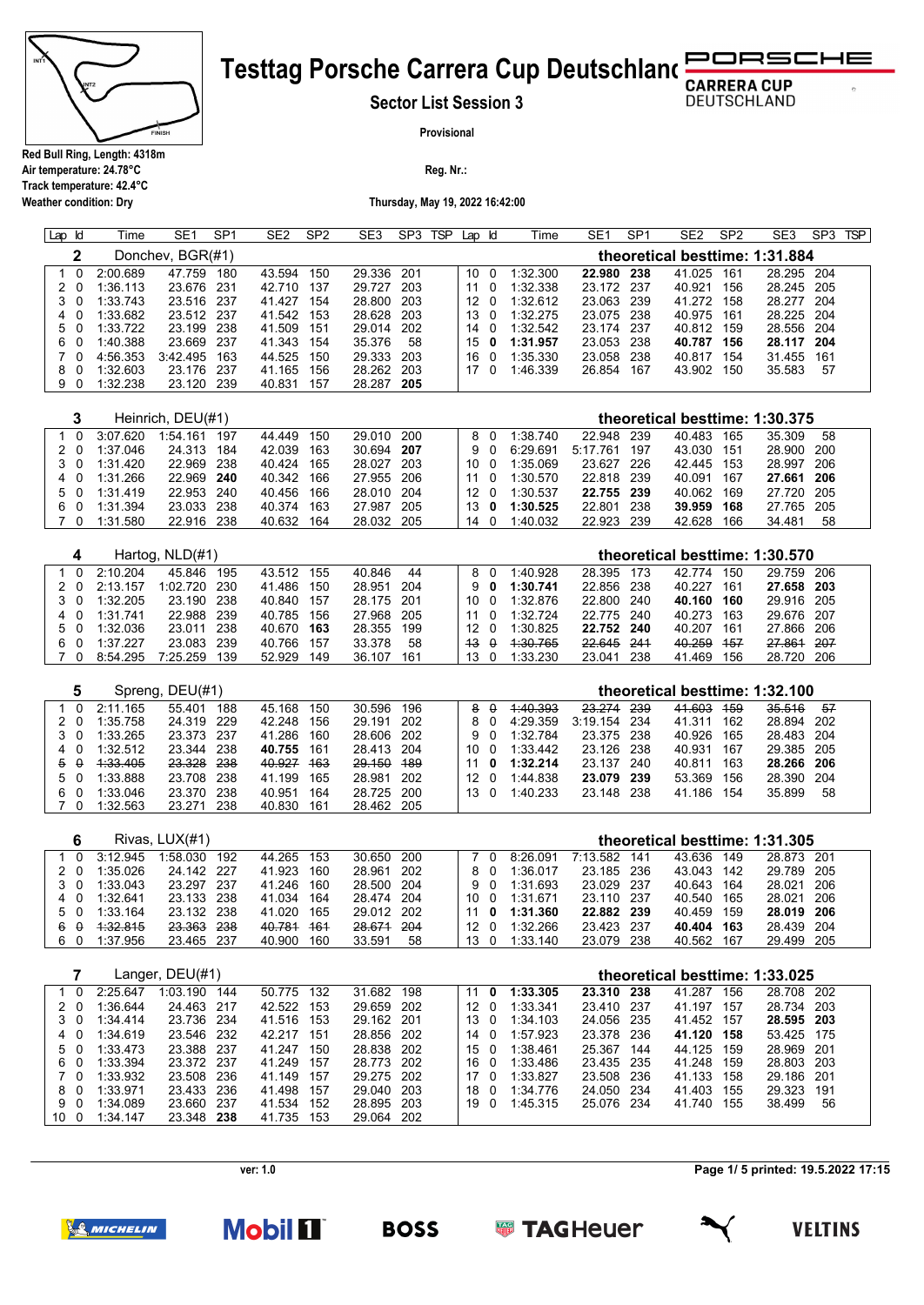

**Weather condition: Dry**

## RSCHE **Testtag Porsche Carrera Cup Deutschland**

**Sector List Session 3**

**DEUTSCHLAND** 

**Provisional**

**Reg. Nr.:** 

**Thursday, May 19, 2022 16:42:00**

| Lap | k | ⊺ime     | SE1           | SP <sub>1</sub> | SE <sub>2</sub> | SP <sub>2</sub> | SE3        | SP3 | <b>TSP</b> | Lap | ld. | Time      | SE <sub>1</sub> | SP1   | SE <sub>2</sub>                | SP <sub>2</sub> | SE3        | SP <sub>3</sub> | <b>TSP</b> |
|-----|---|----------|---------------|-----------------|-----------------|-----------------|------------|-----|------------|-----|-----|-----------|-----------------|-------|--------------------------------|-----------------|------------|-----------------|------------|
|     |   |          | Fach, CHE(#1) |                 |                 |                 |            |     |            |     |     |           |                 |       | theoretical besttime: 1:30.852 |                 |            |                 |            |
|     |   | 1:53.132 | 39.806        | 198             | 44.274          | 152             | 29.052 202 |     |            |     |     | 10:04.667 | 8:46.379        | 179   | 48.180                         | 152             | 30.108 200 |                 |            |
|     |   | 1:34.161 | 23.520        | 229             | 41.550          | 159             | 29.091     | 204 |            |     |     | 1:32.568  | 23.547          | 234   | 41.056                         | 162             | 27.965 206 |                 |            |
|     |   | 1:32.725 | 23.006        | -237            | 40.865          | 168             | 28.854 205 |     |            |     | 80  | 1:31.226  | 22.815          | - 237 | 40.298                         | 166             | 28.113 200 |                 |            |
| 40  |   | 1:32.045 | 22.983        | 239             | 40.863          | 163             | 28.199 205 |     |            |     | 9 O | 1:31.065  | 22.915          | -238  | 40.317                         | 166             | 27.833 206 |                 |            |
| 50  |   | 1:31.781 | 22.944        | 239             | 40.663          | 165             | 28.174     | 206 |            | 10  | 0   | 1:31.040  | 22.849          | 239   | 40.216                         | 168             | 27.975 205 |                 |            |
| 6   | 0 | 1:38.833 | 23.370        | 231             | 41.156          | 459             | 34.307     | 57  |            |     |     | :39.346   | 22.803          | 239   | 40.602                         | 156             | 35.941     | 56              |            |

| 9        |          | Hanafin, GBR(#1) |                |               |             |                 |          |              |        |      | theoretical besttime: 1:31.053 |       |
|----------|----------|------------------|----------------|---------------|-------------|-----------------|----------|--------------|--------|------|--------------------------------|-------|
| $\Omega$ | 1:51.859 | 38.297<br>206    | 44.678<br>-151 | 28.884 202    |             | 90              | 7.19275  | 6:04.296 173 | 46.686 | 151  | 28.293 203                     |       |
| 20       | 1:33.458 | -234<br>23.467   | 41.442<br>158  | 28.549 204    | 10 O        |                 | 1:35.387 | 26.079 192   | 41.203 | 157  | 28.105                         | - 206 |
| 30       | 1:41.586 | 27.104<br>196    | 153<br>45.950  | 28.532 205    | 11 0        |                 | 1:31.312 | 23.053 238   | 40.379 | 164  | 27.880 207                     |       |
| 4 0      | 1:32.184 | -238<br>23.077   | 40.853<br>156  | 28.254 206    |             | 12 <sub>0</sub> | 1:31.096 | 22.898 239   | 40.327 | -161 | 27.871                         | -206  |
| 50       | 1:40.385 | 24.800<br>180    | 147<br>46.177  | 29.408 206    | 13 $\Omega$ |                 | 1:31.195 | 22.912 239   | 40.373 | 161  | 27.910 206                     |       |
| 60       | 1:32.075 | 23.104 239       | 40.721<br>156  | 28.250 206    | 14 0        |                 | 1:31.278 | 22.933 240   | 40.517 | 165  | 27.828 206                     |       |
| 7 በ      | 1:32114  | 238<br>23.097    | 40.700<br>159  | 28.317<br>205 | 15 $\Omega$ |                 | 1:40.607 | 24.516 182   | 42.574 | 155  | 33.517                         | 57    |
| 80       | 1:38.894 | 23.189<br>-239   | 41.464<br>150  | 34.241<br>56  |             |                 |          |              |        |      |                                |       |

|    | 13  |            | Tauscher, DEU(#1) |     |            |     |            |       |                 |     |          |            |      | theoretical besttime: 1:31.050 |     |            |    |  |
|----|-----|------------|-------------------|-----|------------|-----|------------|-------|-----------------|-----|----------|------------|------|--------------------------------|-----|------------|----|--|
|    |     | 2.18632    | 59 991            | 158 | 48.198     | 133 | 30.443 197 |       |                 |     | 1:36 129 | 26.062     | 166  | 41 488                         | 162 | 28.579 205 |    |  |
|    | 2 O | 1:37 787   | 24.584            | 203 | 43.986     | 147 | 29 217     | 203   | 9.              | - 0 | 1:31.147 | 22.797     | 240  | 40.467                         | 159 | 27.883 206 |    |  |
|    | 30  | 1:34.731   | 23.478 229        |     | 42.786     | 156 | 28.467     | - 204 | 10              |     | 1:31.278 | 22.879     | -239 | 40.520                         | 169 | 27.879 207 |    |  |
| 4  |     | 1:54.850   | 25.834            | 156 | 48.145 147 |     | 40.871     | 46    |                 |     | 1:36 424 | 23.085     | -238 | 43.988                         | 144 | 29.351 206 |    |  |
|    | 50  | $2.12$ 105 | 56 210 227        |     | 41.645     | 155 | 34.250     | 58    |                 |     | 1:31.203 | 22.754 239 |      | 40.417 163                     |     | 28 032 205 |    |  |
| 6. |     | 4:01.376   | 2.45.541          | 166 | 46 437     | 150 | 29.398     | 200   | 13 <sup>1</sup> |     | 1:38.067 | 22.918     | -239 | 40.491                         | 165 | 34.658     | 58 |  |
|    |     | 1:40.849   | 27.799            | 138 | 44.367     | 157 | 28.683 201 |       | 14              |     | 4.43.520 | 3.29064    | 193  | 40.969                         | 156 | 33.487     | 58 |  |

| 14 |           | Schuring, NLD(#1) |     |            |     |            |     |    |   |          |            |       |            |     | theoretical besttime: 1:30.677 |    |
|----|-----------|-------------------|-----|------------|-----|------------|-----|----|---|----------|------------|-------|------------|-----|--------------------------------|----|
|    | 3:05.635  | 1:51 775          | 183 | 44.556     | 148 | 29.304 201 |     |    |   | 1:49.322 | 23 7 85    | -226  | 48 294     | 151 | 37.243 204                     |    |
|    | 1:34.014  | 23.602 231        |     | 41.421     | 162 | 28.991 205 |     |    |   | 1:33.134 | 23.244     | -235  | 40.954     | 150 | 28.936 207                     |    |
|    | 1:31.222  | 22.863 239        |     | 40.435 164 |     | 27.924 206 |     | 9. |   | 1:30.842 | 22.818 239 |       | 40.193 167 |     | 27.831 205                     |    |
|    | 1:31.488  | 22.817 240        |     | 40.541     | 163 | 28.130 204 |     | 10 | 0 | 1:30.677 | 22.775 240 |       | 40.083 164 |     | 27.819 206                     |    |
| 50 | 1:37.566  | 22.916            | 240 | 40.589     | 161 | 34.061     | -58 |    |   | 1:37.918 | 23.863 218 |       | 45 777     | 155 | 28.278 206                     |    |
| 60 | 10:42.985 | 9.24278           | 158 | 48.532     | 143 | 30.175 200 |     |    |   | 1:39.732 | 25.133     | - 231 | 40.463     | 160 | 34.136                         | 58 |

| 15                       |          | Sager, AUT(#1) |      |        |     |            |     |                   |     |          |            |       | theoretical besttime: 1:32.155 |     |            |  |
|--------------------------|----------|----------------|------|--------|-----|------------|-----|-------------------|-----|----------|------------|-------|--------------------------------|-----|------------|--|
| $\Omega$                 | 2:20.093 | 1.03422        | 180  | 46.373 | 146 | 30.298     | 196 |                   | 80  | 1:37.795 | 25.506     | 153   | 43.289                         | 156 | 29.000 203 |  |
| 20                       | 1:38.183 | 24.296 213     |      | 43.567 | 154 | 30.320     | 203 | 9 A               |     | 1.39.208 | 23.257 236 |       | 45.483                         | 439 | 30.468 202 |  |
| $\theta$<br>$\mathbf{a}$ | 1:34.418 | 23.278 235     |      | 41.858 | 457 | 29.282 203 |     |                   | 9 O | 1:34.051 | 23.514 234 |       | 40.771                         | 166 | 29.766 204 |  |
| 3 O                      | 1:33.586 | 23.347         | -235 | 41.365 | 162 | 28.874 202 |     | 10 O              |     | 1:32.322 | 23.126 236 |       | 40.904                         | 171 | 28 292 204 |  |
| 4 0                      | 1:33.350 | 23.316 237     |      | 41.296 | 166 | 28.738 201 |     | 11                |     | 1:32.379 | 23.159 237 |       | 40.962                         | 165 | 28.258 203 |  |
| 50                       | 1:33.060 | 23.453 235     |      | 41.002 | 165 | 28.605     | 202 | 12 <sub>0</sub>   |     | 1:32.495 | 23.320 236 |       | 40.800                         | 167 | 28.375 202 |  |
| 60                       | 1:41.670 | 23.434         | 236  | 42.284 | 152 | 35.952     | 56  | $13 \quad \Omega$ |     | 1:33.855 | 23.662 221 |       | 41.654                         | 157 | 28.539 203 |  |
| 70                       | 5:55.764 | 4:38.541       | 166  | 45.972 | 143 | 31.251     | 195 | 14 0              |     | 1:32.434 | 23.227     | - 237 | 40.793                         | 163 | 28.414 205 |  |

| 20            |          | Proczyk, AUT(#1) |      |        |     |        |      |      |          |            |       |        |     | theoretical besttime: 1:32.070 |       |
|---------------|----------|------------------|------|--------|-----|--------|------|------|----------|------------|-------|--------|-----|--------------------------------|-------|
|               | 1:57.831 | 34.872           | 173  | 50.895 | 143 | 32.064 | 186  | 10   | 1:32.706 | 23.463 236 |       | 40.783 | 165 | 28.460                         | - 201 |
| 2 O           | 1:39.903 | 25.237           | 182  | 44.168 | 127 | 30.498 | -201 | 11   | 1:33.249 | 23.224 236 |       | 40.901 | 165 | 29.124                         | 200   |
| 30            | 1:35.617 | 24.223           | 230  | 41.616 | 155 | 29.778 | -201 | 12.  | 1:32.450 | 23.376 232 |       | 40.766 | 166 | 28.308 202                     |       |
| 40            | 1:33.831 | 23.486           | -231 | 41.617 | 165 | 28.728 | 200  | 13 O | 1:32.141 | 23.135 236 |       | 40.631 | 165 | 28.375 203                     |       |
| 50            | 1:33.812 | 23.343 235       |      | 41.238 | 159 | 29.231 | 200  | 14 O | 1:32.164 | 23.201     | - 235 | 40.641 | 168 | 28.322 202                     |       |
| 60            | 1:39.094 | 23.359           | 235  | 41 118 | 161 | 34.617 | 58   | 15 0 | 1:33.890 | 23.325 236 |       | 40 877 | 158 | 29.688 201                     |       |
|               | 4:00.274 | 2.43041          | 167  | 47 111 | 146 | 30.122 | 197  | 16.  | 1:32.524 | 23.131     | - 236 | 40.724 | 170 | 28.669                         | -201  |
| - 0<br>8      | 1:36.062 | 24.316           | -227 | 42 419 | 154 | 29.327 | 198  | 17   | 1:33.953 | 23.175 236 |       | 40.661 | 168 | 30.117                         | 165   |
| $\Omega$<br>9 | 1:33.418 | 23.573           | -234 | 41.214 | 158 | 28.631 | 200  | 18   | 1:50.610 | 27.794     | 184   | 44.130 | 146 | 38.686                         | 52    |

**Page 2/ 5 printed: 19.5.2022 17:15**



**Mobil II** 



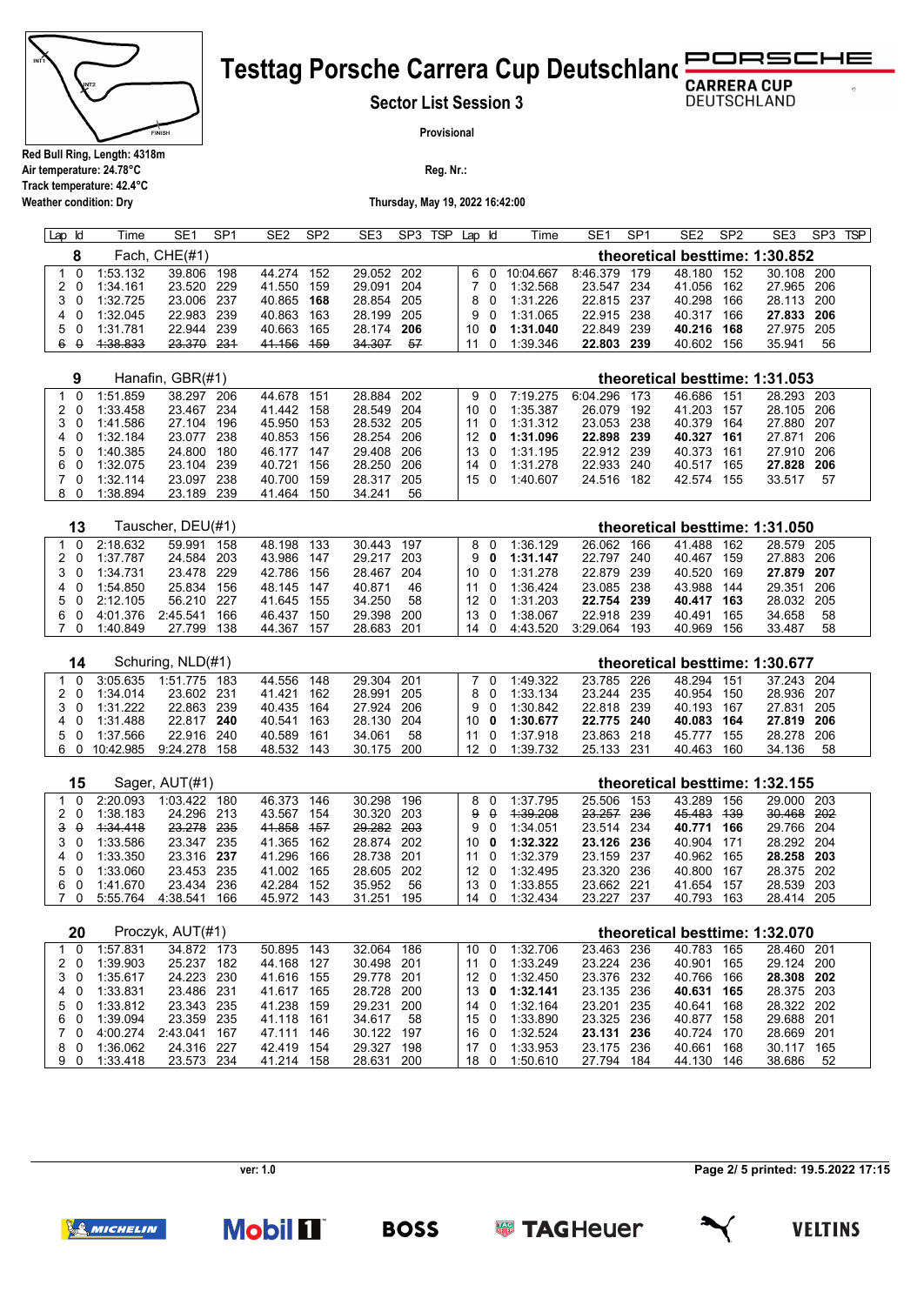

**Weather condition: Dry**

## **Testtag Porsche Carrera Cup Deutschland RUCHE**

**Sector List Session 3**

**DEUTSCHLAND** 

 $\sigma$ 

**Provisional**

**Reg. Nr.:** 

**Thursday, May 19, 2022 16:42:00**

| Lap Id |          | Time     | SE <sub>1</sub>  | SP <sub>1</sub> | SE <sub>2</sub> | SP <sub>2</sub> | SE <sub>3</sub> | SP <sub>3</sub> | <b>TSP</b> | Lap Id          |          | Time     | SE <sub>1</sub> | SP <sub>1</sub> | SE <sub>2</sub> | SP <sub>2</sub> | SE <sub>3</sub>                | SP3 TSP |  |
|--------|----------|----------|------------------|-----------------|-----------------|-----------------|-----------------|-----------------|------------|-----------------|----------|----------|-----------------|-----------------|-----------------|-----------------|--------------------------------|---------|--|
|        | 23       |          | Ertl, $DEU(\#1)$ |                 |                 |                 |                 |                 |            |                 |          |          |                 |                 |                 |                 | theoretical besttime: 1:30.979 |         |  |
|        | $\Omega$ | 1:53.387 | 41.125           | 195             | 43.522          | 152             | 28.740 201      |                 |            | 9               | - 0      | 1:46.859 | 24.846          | 185             | 46.640          | 147             | 35.373 204                     |         |  |
|        | 20       | 1:37.297 | 23.559           | 217             | 41.784          | 152             | 31.954 204      |                 |            | $40^{\circ}$    | $\theta$ | 4:33.579 | 22.759          | -238            | 40.541          | <del>160</del>  | 30.279 205                     |         |  |
|        | 3 O      | 1:32.904 | 23.290           | -237            | 41.303          | 146             | 28.311 204      |                 |            | 10              | $\Omega$ | 1:31.141 | 22.898          | -238            | 40.355 161      |                 | 27.888 204                     |         |  |
| 40     |          | 1:32.044 | 23.208           | -237            | 40.746          | 156             | 28.090 205      |                 |            | 11              | $\Omega$ | 1:31.605 | 23.217          | -231            | 40.619          | 160             | 27.769 206                     |         |  |
|        |          | 1:32.069 | 22.988           | 240             | 40.818          | 150             | 28.263 203      |                 |            | 12 <sup>7</sup> | $\Omega$ | 1:31.534 | 23.172          | -238            | 40.492          | 162             | 27.870 205                     |         |  |
| 60     |          | 1:32.021 | 23.058           | -237            | 40.646          | 160             | 28.317 203      |                 |            | 13              | 0        | 1:31.129 | 22.855          | -238            | 40.391          | 162             | 27.883 203                     |         |  |
|        | 7 A      | 1:32.130 | 22.948           | -237            | 40.887          | 456             | 28.295          | 203             |            | 14              | $\Omega$ | 1:31.564 | 22.985          | 238             | 40.502          | 160             | 28.077 203                     |         |  |
|        | 70       | 1:39.611 | 23.436           | -235            | 41.149          | 152             | 35.026          | -58             |            | 15              | - 0      | 1:41.197 | 24.589          | 203             | 41.939          | 152             | 34.669                         | 58      |  |
|        | - 0      | 5:11.936 | 3:54.462         | 153             | 48.357          | 145             | 29.117          | 198             |            |                 |          |          |                 |                 |                 |                 |                                |         |  |

| 25  |            | ten Voorde, NLD(#1) |                |       |            |     |     |                    |            |            |       | theoretical besttime: 1:30.757 |    |
|-----|------------|---------------------|----------------|-------|------------|-----|-----|--------------------|------------|------------|-------|--------------------------------|----|
|     | 0.1109.113 |                     |                |       | 11:09.113  |     |     | $5 \t0 \t1:30.757$ | 22.774 239 | 40.169 166 |       | 27.814 205                     |    |
| 20  | 2:08.103   | 54.842              | 44.269<br>-171 | 152   | 28.992 202 |     | 6 A | 4:32.956           | 22.890 229 | 42.069     | - 160 | 27.997 206                     |    |
| 3 O | 1:33.682   | 23.529 218          | 41.718         | - 157 | 28.435 206 |     |     | 6 0 1:31.048       | 22.873 239 | 40.200 170 |       | 27.975 206                     |    |
| 40  | 1:31.015   | 22.890              | 239<br>40.179  | 167   | 27.946     | 206 |     | 1:38.386           | 22.862 239 | 42.253     | 160   | 33.271                         | 58 |

| 26    |           | van Kuijk, NLD(#1) |     |            |     |            |       |    |     |          |            |      | theoretical besttime: 1:30.841 |     |            |    |  |
|-------|-----------|--------------------|-----|------------|-----|------------|-------|----|-----|----------|------------|------|--------------------------------|-----|------------|----|--|
| . n . | 11:01 135 |                    |     |            |     | 11:01 135  |       |    | 60  | 1:31.033 | 22.932 240 |      | 40.285                         | 169 | 27.816 208 |    |  |
|       | 2:02.962  | 48.805             | 175 | 45.012     | 152 | 29.145 203 |       |    |     | 1:31.226 | 22.865 241 |      | 40.308                         | 168 | 28.053 208 |    |  |
|       | 1:33.669  | 23.549 233         |     | 41.515 160 |     | 28.605 206 |       |    | 80  | 1:31.349 | 22.822 240 |      | 40.504                         | 166 | 28.023 208 |    |  |
| 4 N   | 1:31627   | 23.064 239         |     | 40.627     | 160 | 27.936 206 |       |    | 9 N | 1:31.265 | 22.818     | -241 | 40.425                         | 164 | 28.022 207 |    |  |
| 50    | 1:31.036  | 22.964             | 240 | 40.207     | 166 | 27.865     | - 206 | 10 |     | 1:41.547 | 22.909     | 240  | 40.640                         | 160 | 37.998     | 59 |  |

|     |             | van Kuijk, NLD(#1) |     |        |     |            |      |     |          |        |     | theoretical besttime: 1:31.323 |     |            |    |  |
|-----|-------------|--------------------|-----|--------|-----|------------|------|-----|----------|--------|-----|--------------------------------|-----|------------|----|--|
|     | 0 10:50 190 |                    |     |        |     | 10:50.190  |      |     | 1:32.162 | 22.971 | 239 | 40.899                         | 167 | 28.292 206 |    |  |
| 2 O | 2:10.499    | 51.401             | 163 | 48.911 | 150 | 30.187     | -201 |     | 1:32.544 | 23.057 | 239 | 41.196                         | 159 | 28.291 205 |    |  |
|     | 1:34.550    | 23.729 217         |     | 42.185 | 160 | 28.636 205 |      |     | 1:31.699 | 22.989 | 238 | 40.530                         | 165 | 28.180 204 |    |  |
| 40  | 1:31.821    | 22.943 238         |     | 40.551 | 169 | 28.327     | -203 | 9 O | 1:32.505 | 23.133 | 238 | 40 671                         | 167 | 28.701 204 |    |  |
| 50  | 1:31.560    | 23.180             | 238 | 40.433 | 167 | 27.947     | 204  | 10  | 1:44.030 | 23.144 | 236 | 40.625                         | 166 | 40 261     | 56 |  |

| 28     |           | Groeneveld, NLD(#1) |        |     |            |   |          |          |            |      |        |       | theoretical besttime: 1:30.928 |      |  |
|--------|-----------|---------------------|--------|-----|------------|---|----------|----------|------------|------|--------|-------|--------------------------------|------|--|
| $\cap$ | 10:57.597 |                     |        |     | 10:57.597  |   |          | 1:32.243 | 22.947     | 240  | 41.301 | 166   | 27.995 206                     |      |  |
| 2 O    | 2:01.636  | 44.803 173          | 47.080 | 152 | 29.753 201 |   | 70       | 1:31.073 | 23.092 238 |      | 40.207 | 170   | 27.774 206                     |      |  |
| - റ    | 1:34.347  | 23.484 219          | 42.017 | 147 | 28.846 205 |   |          | 1:31.164 | 23.032 238 |      | 40 245 | 168   | 27 887                         | -206 |  |
|        | 1:31.658  | 23.022 237          | 40.536 | 169 | 28.100 204 | Q | $\theta$ | 4.36.964 | 22.896     | -238 | 40.283 | - 166 | 33.785                         | 57   |  |
|        | 1:31.340  | 23.197 239          | 40.230 | 170 | 27.913 205 |   |          |          |            |      |        |       |                                |      |  |

| 29       |          | van Eijndhoven, NLD(#1) |      |        |     |            |     |    |          |            |     |            |     | theoretical besttime: 1:31.174 |    |  |
|----------|----------|-------------------------|------|--------|-----|------------|-----|----|----------|------------|-----|------------|-----|--------------------------------|----|--|
| $\Omega$ | 10:53420 |                         |      |        |     | 10:53.420  |     |    | 1:31.380 | 22.950 239 |     | 40.429 167 |     | 28.001 204                     |    |  |
| 2 O      | 2:00.848 | 45.739                  | 199  | 45.728 | 152 | 29.381     | 198 |    | 1:31.264 | 22.929 239 |     | 40.361     | 166 | 27.974 206                     |    |  |
| 30       | 1:34.281 | 24 267                  | -225 | 41.690 | 158 | 28.324 201 |     |    | 1:31.627 | 23.158 237 |     | 40.362     | 165 | 28.107 206                     |    |  |
| - റ      | 1:33 114 | 23.589                  | 230  | 41.092 | 158 | 28.433 205 |     |    | 1:31 431 | 22.939     | 240 | 40.347     | 166 | 28.145 204                     |    |  |
| 50       | 1:31.212 | 22.948                  | 240  | 40.271 | 169 | 27.993     | 204 | 10 | 1:44.239 | 23.876     | 205 | 41 746     | 151 | 38.617                         | 57 |  |

| 31       |          | Freymuth, DEU(#1) |       |            |     |            |     |                 |          |              | theoretical besttime: 1:31.282 |     |            |       |
|----------|----------|-------------------|-------|------------|-----|------------|-----|-----------------|----------|--------------|--------------------------------|-----|------------|-------|
|          | 2:22.426 | 1:07.849          | 182   | 44.969     | 150 | 29.608     | 193 | 10 O            | 1:31.940 | 23.232 237   | 40.738                         | 158 | 27 970 205 |       |
| 20       | 1:34.556 | 23.833            | -227  | 41.945     | 146 | 28.778 203 |     | 11 0            | 1:31.467 | 23.077 238   | 40.523                         | 160 | 27.867     | 206   |
| 3 O      | 1:32.952 | 23.472 232        |       | 41.322     | 153 | 28.158 205 |     | 12 <sub>0</sub> | 1:31.417 | 23.013 238   | 40.495 160                     |     | 27.909 206 |       |
| 4 0      | 1:32.176 | 23.037            | 239   | 40.993     | 157 | 28.146 205 |     | 13 0            | 1:31.576 | 22.920 237   | 40.646                         | 161 | 28.010     | - 204 |
| 50       | 1:32.823 | 23.135 238        |       | 41.332     | 158 | 28.356 204 |     | 14 O            | 1:39.865 | 22.949 238   | 40.567                         | 159 | 36.349     | 54    |
| 60       | 1:32.262 | 23.171            | - 238 | 40.812 163 |     | 28.279 204 |     | 150             | 2:46.017 | 1:37.475 234 | 40.594                         | 156 | 27.948     | -205  |
| 7 O      | 1:37.654 | 23.109            | 237   | 40.912     | 157 | 33.633     | 58  | 16 0            | 1:31.680 | 23.025 238   | 40.758                         | 159 | 27.897     | 205   |
| 80       | 4:26.587 | 3:08.486          | 185   | 47.332     | 140 | 30.769     | 192 | 17 O            | 1:31.944 | 23.123 238   | 40.597                         | 161 | 28.224     | 206   |
| - 0<br>9 | 1:34.429 | 24.201            | -211  | 41.863     | 150 | 28.365 204 |     |                 |          |              |                                |     |            |       |

**ver: 1.0**

**Page 3/ 5 printed: 19.5.2022 17:15**



**Mobil II** 

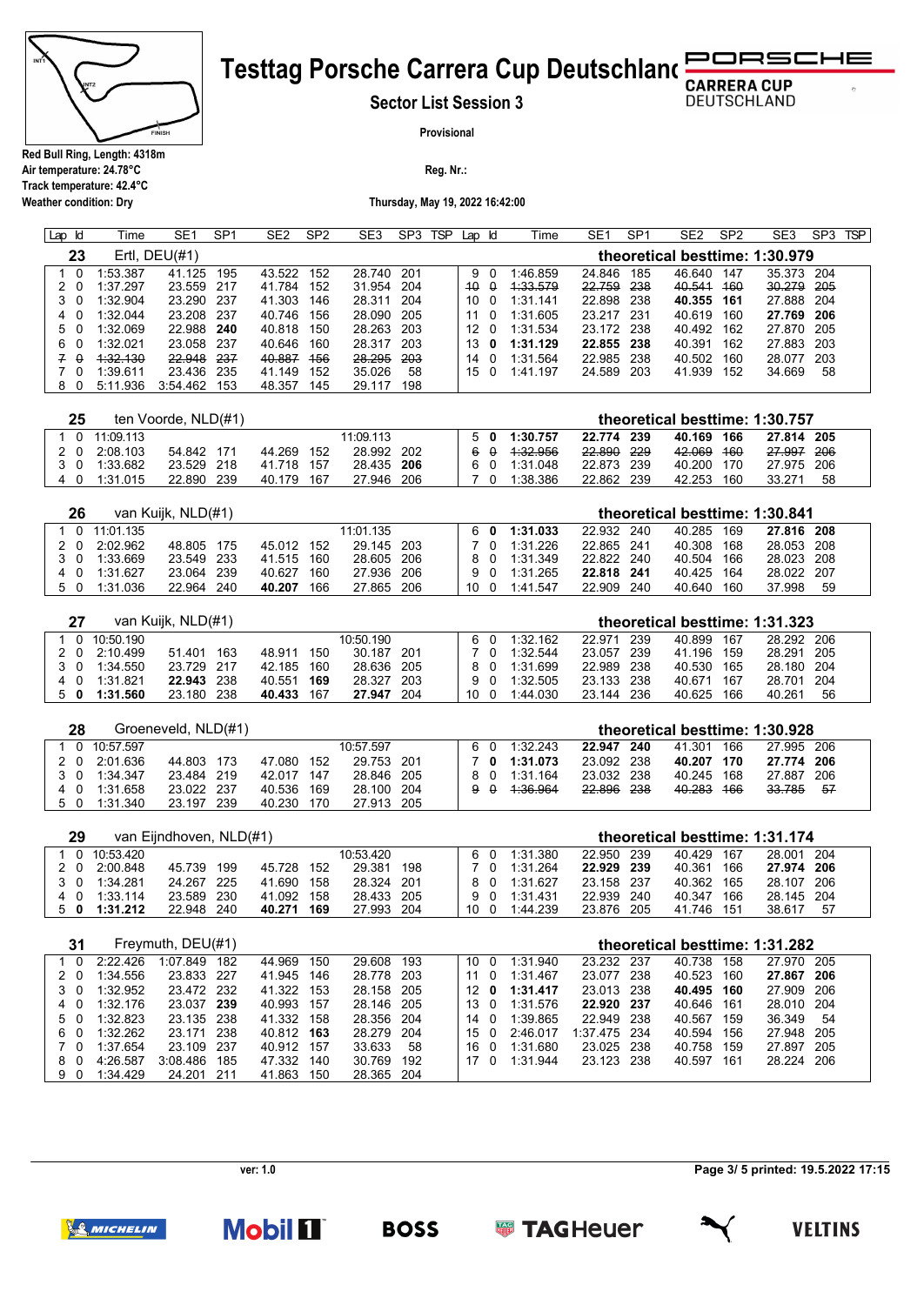

**Air temperature: 24.78°C**

## RSCHE **Testtag Porsche Carrera Cup Deutschland**

**Sector List Session 3**

**DEUTSCHLAND** 

**Provisional**

**Reg. Nr.:** 

**Track temperature: 42.4°C Weather condition: Dry**

**Thursday, May 19, 2022 16:42:00**

| Lap | Id       | Time     | SE1                 | SP <sub>1</sub> | SE <sub>2</sub> | SP <sub>2</sub> | SE3        | SP <sub>3</sub> | <b>TSP</b> | Lap | ld  | Time     | SE <sub>1</sub> | SP <sub>1</sub> | SE <sub>2</sub>                | SP <sub>2</sub> | SE3        | SP3 | <b>TSP</b> |
|-----|----------|----------|---------------------|-----------------|-----------------|-----------------|------------|-----------------|------------|-----|-----|----------|-----------------|-----------------|--------------------------------|-----------------|------------|-----|------------|
|     | 40       |          | Honkavuori, FIN(#1) |                 |                 |                 |            |                 |            |     |     |          |                 |                 | theoretical besttime: 1:31.809 |                 |            |     |            |
|     | $\Omega$ | 1:33.914 |                     |                 |                 |                 | 1:33.914   |                 |            | 8   |     | 1:32.262 | 23.190          | 238             | 40.838                         | 161             | 28.234 204 |     |            |
|     |          | 7:07.284 | 5:48.782            | 170             | 46.535          | 140             | 31.967     | 195             |            | 9.  |     | 1:48.377 | 24.164          | 192             | 43.695                         | - 154           | 40.518     | 58  |            |
| 3 O |          | 1:42.656 | 26, 205             | 162             | 43.212          | 167             | 33.239     | - 203           |            | 10  |     | 4:47.834 | 3:33.590        | 114             | 45.598                         | 161             | 28.646 203 |     |            |
| 4 0 |          | 1:35.403 | 23.354              | 236             | 42.550          | 129             | 29.499 203 |                 |            | 11  |     | 1:32.467 | 23.368          | -237            | 40.834                         | 155             | 28.265 205 |     |            |
| 5 0 |          | 1:32.746 | 23.369              | 235             | 40.859          | 165             | 28.518 204 |                 |            | 12  | - 0 | 1:32.692 | 23.058          | 238             | 41.373                         | 162             | 28.261 205 |     |            |
| 6   | $\Omega$ | 1:32.164 | 23.196              | 236             | 40.696          | 164             | 28.272 204 |                 |            | 13  |     | 1:32.254 | 23.287          | 238             | 40.864                         | 161             | 28.103 205 |     |            |
|     |          | 1:32.076 | 23.291              | 237             | 40.648          | 168             | 28.137     | 204             |            | 14  | 0   | 1:32.050 | 23.061          | 238             | 40.753                         | 166             | 28.236 206 |     |            |

| 44  |          | Greif, DEU(#1) |      |        |     |            |     |      |          |            |       |        |     | theoretical besttime: 1:32.498 |  |
|-----|----------|----------------|------|--------|-----|------------|-----|------|----------|------------|-------|--------|-----|--------------------------------|--|
| - 0 | 2:23.559 | 1:02.333       | 152  | 48.864 | 136 | 32.362     | 190 | 10 0 | 1:33.476 | 23.465 236 |       | 41.366 | 157 | 28.645 203                     |  |
| 2 O | 1:36.958 | 25.096         | -221 | 42.418 | 152 | 29.444     | 200 | - 0  | 1:32.872 | 23.244 235 |       | 41.068 | 157 | 28.560 202                     |  |
| 3 O | 1:33.991 | 23.599 235     |      | 41.355 | 159 | 29.037 201 |     | 12 O | 1:33.463 | 23.327     | - 236 | 41.246 | 156 | 28.890 199                     |  |
| 4 0 | 1:34.136 | 23.683 231     |      | 41.619 | 156 | 28.834     | 200 | 13 0 | 1:32.749 | 23.296 236 |       | 41.024 | 160 | 28.429 203                     |  |
| 50  | 1:33.730 | 23.540 236     |      | 41.312 | 152 | 28.878 202 |     | 14 O | 1:32.657 | 23.187 237 |       | 40.987 | 161 | 28.483 202                     |  |
| 60  | 1:33.445 | 23.628 235     |      | 41.087 | 158 | 28.730 201 |     | 15 0 | 1:32.974 | 23.282 236 |       | 41.124 | 159 | 28.568 201                     |  |
| 70  | 1:33.215 | 23.466 235     |      | 41.106 | 161 | 28.643 201 |     | 16 0 | 1:32.864 | 23.191     | -237  | 41.038 | 158 | 28.635 203                     |  |
| 80  | 1:40.865 | 23.581         | -236 | 41.064 | 156 | 36.220     | 55  | 17 O | 1:32.799 | 23.275 237 |       | 40.882 | 158 | 28.642 201                     |  |
| 90  | 4:53.642 | 3:41.917       | 204  | 42.492 | 154 | 29.233     | 200 |      |          |            |       |        |     |                                |  |

| 57  |          | van Buren, NLD(#1) |      |        |     |            |     |      |     |          |            |      | theoretical besttime: 1:30.855 |     |            |      |  |
|-----|----------|--------------------|------|--------|-----|------------|-----|------|-----|----------|------------|------|--------------------------------|-----|------------|------|--|
|     | 3:06.400 | 1:52 259           | 175  | 44.734 | 150 | 29.407     | 198 |      | 80  | 6:05.388 | 4.52607    | 203  | 43.410                         | 154 | 29 371     | 198  |  |
| 20  | 1:34.917 | 23.935 227         |      | 41.851 | 161 | 29.131     | 206 |      | 9 O | 1:36.269 | 24.424 223 |      | 42.509                         | 155 | 29.336     | 205  |  |
| 3 O | 1:32 054 | 22.983 239         |      | 40.931 | 165 | 28.140 205 |     | 10 O |     | 1:31.236 | 22.976 237 |      | 40.403                         | 165 | 27 857     | 206  |  |
| - 0 | 1:32.209 | 23.088 239         |      | 40.644 | 166 | 28.477 205 |     | -11  | 0   | 1:30.860 | 22.830 239 |      | 40.252                         | 166 | 27.778 206 |      |  |
| 50  | 1:34.234 | 24.468             | 183  | 41 371 | 164 | 28.395 204 |     | 12 O |     | 1:31.148 | 22 877     | 238  | 40.247                         | 165 | 28.024     | -206 |  |
| 60  | 1:33.775 | 23 124             | -239 | 41.608 | 128 | 29.043 205 |     | 13 0 |     | 1:32.999 | 23.339     | -225 | 41.357                         | 162 | 28.303     | 206  |  |
| 70  | 1:38.267 | 23.019             | 238  | 40.935 | 164 | 34.313     | 58  | 14   |     | 1:42.538 | 23.999     | 187  | 42.170                         | 162 | 36.369     | 58   |  |

| 65  |          | Pfister, DEU(#1) |      |        |     |            |       |      |     |          |            |       |            |     | theoretical besttime: 1:34.048 |      |
|-----|----------|------------------|------|--------|-----|------------|-------|------|-----|----------|------------|-------|------------|-----|--------------------------------|------|
| റ   | 2:35.843 | 1:09.236         | 146  | 52.679 | 125 | 33.928     | 185   | 10   | - 0 | 1:35.478 | 24.005     | -235  | 42 261     | 150 | 29 212 201                     |      |
| 20  | 1:50.230 | 28.265           | 128  | 49.889 | 144 | 32.076     | 194   |      |     | 1:35.206 | 23.915 232 |       | 42.000     | 150 | 29.291                         | -201 |
| 3 O | 1:40.763 | 25.697           | 208  | 44.339 | 140 | 30.727     | 198   | 12.  | - റ | 1:35.032 | 23.927     | -232  | 42.077     | 149 | 29.028 203                     |      |
| 4 0 | 1:38.308 | 24.606 226       |      | 43.393 | 149 | 30.309     | 198   | 13   | - 0 | 1:34.435 | 23.663 210 |       | 41.666 154 |     | 29.106 202                     |      |
| 5 0 | 1:38.497 | 25.572           | 184  | 43.127 | 145 | 29.798     | 200   | 14   | - 0 | 1:36.093 | 23.722 204 |       | 42.891     | 138 | 29.480 202                     |      |
| 60  | 1:35.720 | 24.176 231       |      | 42.088 | 147 | 29.456 201 |       | 15 0 |     | 1:34.818 | 23.827     | - 231 | 41.833 151 |     | 29.158 201                     |      |
| 70  | 1:35.753 | 24.474 233       |      | 41.798 | 149 | 29.481     | - 202 | 16   | . വ | 1:34.953 | 23.878 233 |       | 41.941     | 149 | 29.134 201                     |      |
| 80  | 1:35.602 | 24 021           | -231 | 42 027 | 150 | 29.554     | 199   | 17   |     | 1:34.819 | 23.742 226 |       | 41.865 151 |     | 29 212 202                     |      |
| 90  | 1:35.400 | 24.036 234       |      | 41.902 | 150 | 29.462     | 200   | 18   | 0   | 1:34.170 | 23.496     | -236  | 41.788     | 150 | 28.886                         | -203 |

| 75        |          | Levi. ISR(#1) |       |        |       |            |     |                 |     |          |            |      |            |     | theoretical besttime: 1:31.336 |    |  |
|-----------|----------|---------------|-------|--------|-------|------------|-----|-----------------|-----|----------|------------|------|------------|-----|--------------------------------|----|--|
| $\Omega$  | 2.03462  | 50.598        | 180   | 43.920 | 156   | 28.944 201 |     | 8               |     | 1:35.935 | 24.604     | 198  | 42 263     | 158 | 29.068 206                     |    |  |
| 20        | 1:34.374 | 23.668        | - 221 | 41.575 | 160   | 29.131 203 |     |                 | 9 O | 1:31.646 | 23.101     | -238 | 40.700     | 163 | 27.845 206                     |    |  |
| 3 O       | 1:32.800 | 23.147 239    |       | 41.154 | 159   | 28.499 205 |     | 10              | - 0 | 1:31716  | 23.102 238 |      | 40.645 166 |     | 27 969 206                     |    |  |
| 4 0       | 1.48799  | 39.419 211    |       | 41.158 | - 163 | 28.222 204 |     | 11              | - 0 | 1:31.442 | 23.062 238 |      | 40.526 162 |     | 27.854 206                     |    |  |
| 50        | 1:32.238 | 23.053 239    |       | 40.805 | - 163 | 28.380 204 |     | 12 <sub>0</sub> |     | 1:31.788 | 23.064     | -238 | 40.570 167 |     | 28.154 205                     |    |  |
| - 0<br>6. | 1.39.588 | 23.140 238    |       | 41.998 | 154   | 34.450     | 58  | 13              |     | 1:37 801 | 22.965 239 |      | 40.675 165 |     | 34.161                         | 56 |  |
|           | 8:26.888 | 7:14.526      | 193   | 43.364 | 160   | 28.998     | 198 |                 |     |          |            |      |            |     |                                |    |  |

| 84  |          | Alshehab, KUW(#1) |     |            |     |            |    |                 |   |          |            |     |        |     | theoretical besttime: 1:31.735 |       |  |
|-----|----------|-------------------|-----|------------|-----|------------|----|-----------------|---|----------|------------|-----|--------|-----|--------------------------------|-------|--|
|     | 1:56.225 | 42 894            | 195 | 43.645     | 149 | 29.686 200 |    |                 |   | 1.38429  | 23.452 236 |     | 40 939 | 160 | 34.038                         | 57    |  |
| 20  | 1:35.697 | 23.970 229        |     | 42.161     | 160 | 29.566 201 |    | 8 O             |   | 5:32.804 | 4:19.261   | 159 | 44.310 | 154 | 29.233                         | -200  |  |
| 3 O | 1:33.519 | 23.453 237        |     | 41.223     | 164 | 28.843 204 |    | 9 O             |   | 1:35.328 | 24.120 226 |     | 41 720 | 161 | 29.488 203                     |       |  |
| 4 A | 4:33.096 | 23.202 237        |     | 41.324     | 459 | 28.570 205 |    | 10 0            |   | 1:32.014 | 23.182 236 |     | 40.663 | 165 | 28.169                         | - 206 |  |
| 40  | 1:35.894 | 23.414 236        |     | 42.975 162 |     | 29.505 203 | 11 |                 | 0 | 1:31.862 | 23.044 236 |     | 40.522 | 161 | 28.296 205                     |       |  |
| 50  | 1:33.072 | 23.298 236        |     | 40.949     | 163 | 28.825 203 |    | 12 <sub>0</sub> |   | 1:33635  | 23.165 237 |     | 41 160 | 158 | 29.310                         | -204  |  |
| 60  | 1:34.384 | 23.272 237        |     | 41.104     | 159 | 30.008 201 |    | $13 \quad 0$    |   | 1:50.708 | 23.230     | 176 | 51.937 | 154 | 35.541                         | 54    |  |

**Page 4/ 5 printed: 19.5.2022 17:15**



**Mobil II**